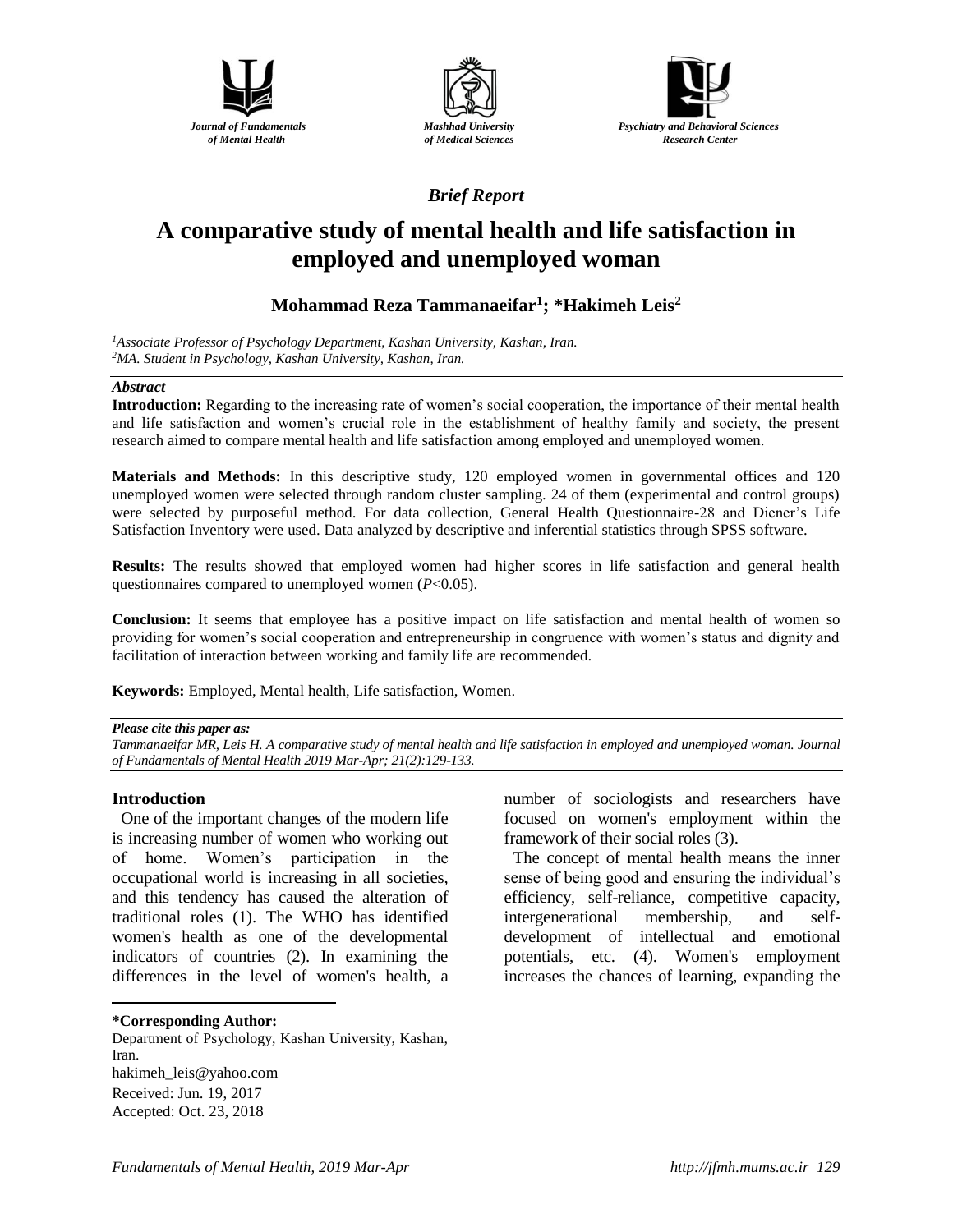social network, and taking advantage of informational, emotional and instrumental support through increasing their roles for coping with stress and life challenges. Also, playing multiple roles helps develop self-esteem and satisfaction (5), and if compatible with skill and expertise, it can contribute to the quality of women's lives. One of the key issues in the field of women's health is the mental health of employed women. The research results in this regard are not in harmony. Approaches such as, multiple roles, role conflict, and excessive burden of role suggest that the expectations and pressures associated with playing multiple roles make working women more vulnerable and expose them to undesirable condition as compared to women who only have the traditional roles. In contrast, other models, such as the role enhancement hypothesis and role-expansion theory emphasize that employment as a new role added to the traditional roles of women leads to greater self-esteem, greater financial independence and wider social support (6). Nelson and Heath state that in general, employed women are healthier than women who work fulltime at home term of mental health (7). Findings of Zanjani and Bayat, Kerman Saravi et al. have shown that employed women have a higher level of mental health than housewives (8,9). However, the results of some studies do not confirm these results (10,11).

One of the indicators and predictors of mental health is life satisfaction (12). Myers and Diener (1995) showed that life satisfaction is associated with high levels of mental health (13). Life satisfaction means the individual's attitude and general assessment of life or some aspects of life, such as familial life and educational experience (12). Life satisfaction is relatively sensitive to the environmental changes, and the perception of one's well-being is of paramount importance (14). It has different dimensions including selfsatisfaction, satisfaction about relationships with family and friends, satisfaction with the living environment and work environments (15). Ying (1992) found out in a study that different demographic variables explain life satisfaction, but the role of job is more prominent than the other variables. The results of some studies indicated that life satisfaction in employed women is higher than house wives (17-19).

However, some studies did not confirm more this finding (20,21).

Accordingly, given the controversy about the positive and negative consequences of women's employment and different results of previous studies, and the growing rate of employed women, there is a need to conduct further studies on the various dimensions of women's professional life. Hence, the present study compares the mental health and life satisfaction of employed and unemployed women.

## **Materials and Methods**

The present research is a cross-sectional study. 120 employed women (according to Morgan table) and 120 unemployed women were selected by stratified random sampling. To enter the study, the female gender, aged 20-55years, the level of education (diploma and higher degree) and the willingness of the participants to cooperate were considered as inclusion criteria. The purpose of the research, the necessity for the accuracy and integrity of the respondents' answers, the confidentiality of the information and the instructions of the questionnaires were explained. Moreover, the participants were asked not to mention their names in this study. The General Health Questionnaire (GHQ-28) and the Diener's Life Satisfaction Inventory (SWLS) were used to collect data.

## Research instrument

*A) Diener's Life Satisfaction Inventory (SWLS):* It is a ten-item questionnaire which is scored on 7-point Likert scale from totally agree to totally disagree. Diener et al. (1985) have reported its Cronbach's alpha as 0.87. Schimmack et al. have reported its Cronbach's alpha among the American, German, Japanese, Mexican and Chinese nations to be 0.90, 0.89, 0.79, 0.76 and 0.61, respectively (22, 23). Asgari and Shabaki have reported the reliability of scale using Cronbach's alpha and bisection to be equal to 0.86 and 0.82. Sheikhi et al. have obtained the Cronbach's alpha and test-retest of SWLS equal to 0.85 and 0.77, respectively (24).

*B) General Health Questionnaire (GHQ):* This is a 28-item questionnaire with four subscales of anxiety/insomnia, depression, social dysfunction and somatic symptoms (each of subscale includes 7 items). This scale is scored on Likert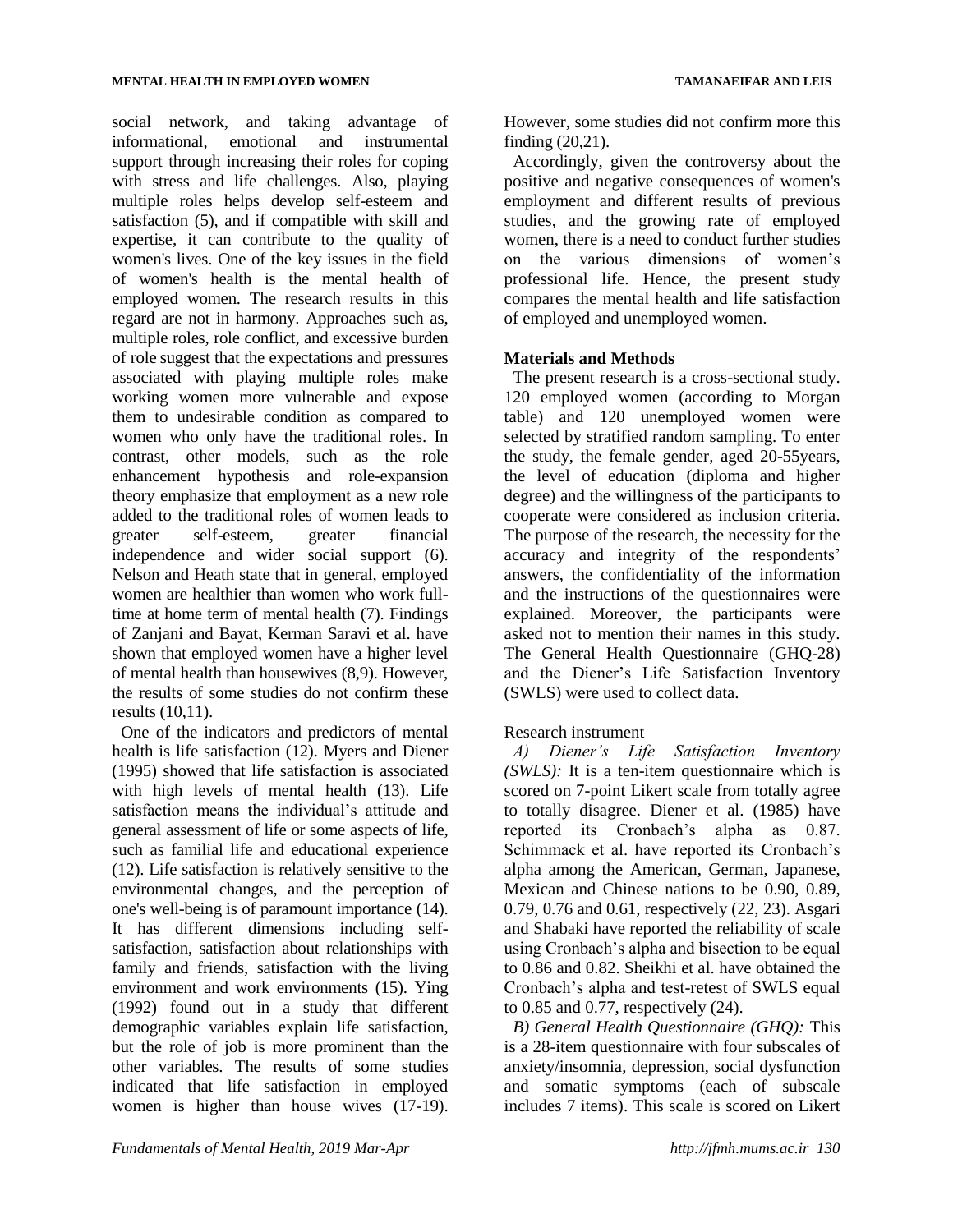#### **MENTAL HEALTH IN EMPLOYED WOMEN TAMANAEIFAR AND LEIS**

scale (0,1,2,3). The higher scores indicate the lower levels of health and vice versa. Goldberg and Williams have reported its bisection reliability to be equal to 0.95. Another similar study in Hong Kong reported its alpha to be equal to 0.88 (25,26). Reliability coefficients have been reported to be between 0.84 and 0.92 by Houman and Mirkheshti (cited in 27).

Data were analyzed using descriptive statistics (mean, standard deviation) and inferential statistics (correlation test and t test) using SPSS software.

### **Results**

The mean scores of mental health and life satisfaction are presented in Table 1.

| <b>Indices</b>     | <b>Employed women</b> |       |      | Unemploved women |       |           |
|--------------------|-----------------------|-------|------|------------------|-------|-----------|
| Variables          | N                     | М     | SD   | N                | М     | <b>SD</b> |
| Mental health      | 120                   | 19.05 | 5.41 | 120              | 24.75 | 6.75      |
| Somatic symptoms   | 120                   | 4.83  | 1.85 | 120              | 6.65  | 3.06      |
| Anxiety/insomnia   | 120                   | 4.63  | 1.17 | 120              | 6.82  | 1.45      |
| Social dysfunction | 120                   | 5.72  | 2.02 | 120              | 6.43  | 2.14      |
| Depression         | 120                   | 3.87  | 2.72 | 120              | 4.85  | 2.81      |
| Life satisfaction  | 120                   | 29.21 | 4.23 | 120              | 23.42 | 4.75      |

The findings of Table 1 show that the mean scores of mental health in employed and unemployed women are 19.05 and 24.75, respectively.

The mean scores of life satisfaction in employed

and unemployed women are 29.21 and 23.42, respectively.

As shown in Table 2, according to the mean difference, employed women have higher scores of mental health and life satisfaction.

| <b>Variables</b>   | t value  | df  | P    |
|--------------------|----------|-----|------|
| Mental health      | $-2.06$  | 238 | 0.02 |
| Somatic symptoms   | 2.7      | 238 | 0.01 |
| Anxiety/insomnia   | $-.76$   | 238 | 0.01 |
| Social dysfunction | $-02.08$ | 238 | 0.02 |
| Depression         | 1.9      | 238 | 0.04 |
| Life-satisfaction  | 2.07     | 238 | 0.03 |

| <b>Variables</b>                    | unemployed women<br><b>Groups</b> | <b>Correlation coefficients</b> |       |
|-------------------------------------|-----------------------------------|---------------------------------|-------|
|                                     | Employed                          | $-0.54$                         | 0.001 |
| Life satisfaction and mental health | Unemployed                        | $-0.39$                         | 0.001 |
|                                     | Total                             | $-0.47$                         | 0.001 |

Table 3 shows that there is a significant negative correlation between life satisfaction and mental health in both employed and unemployed women. In addition, the correlation between these variables is stronger in employed women.

It should be noted that the results of regression analysis showed that the component of social function is the strongest predictor of life satisfaction.

### **Discussion**

The findings of this study showed that employed women had higher scores of mental health and life satisfaction compared to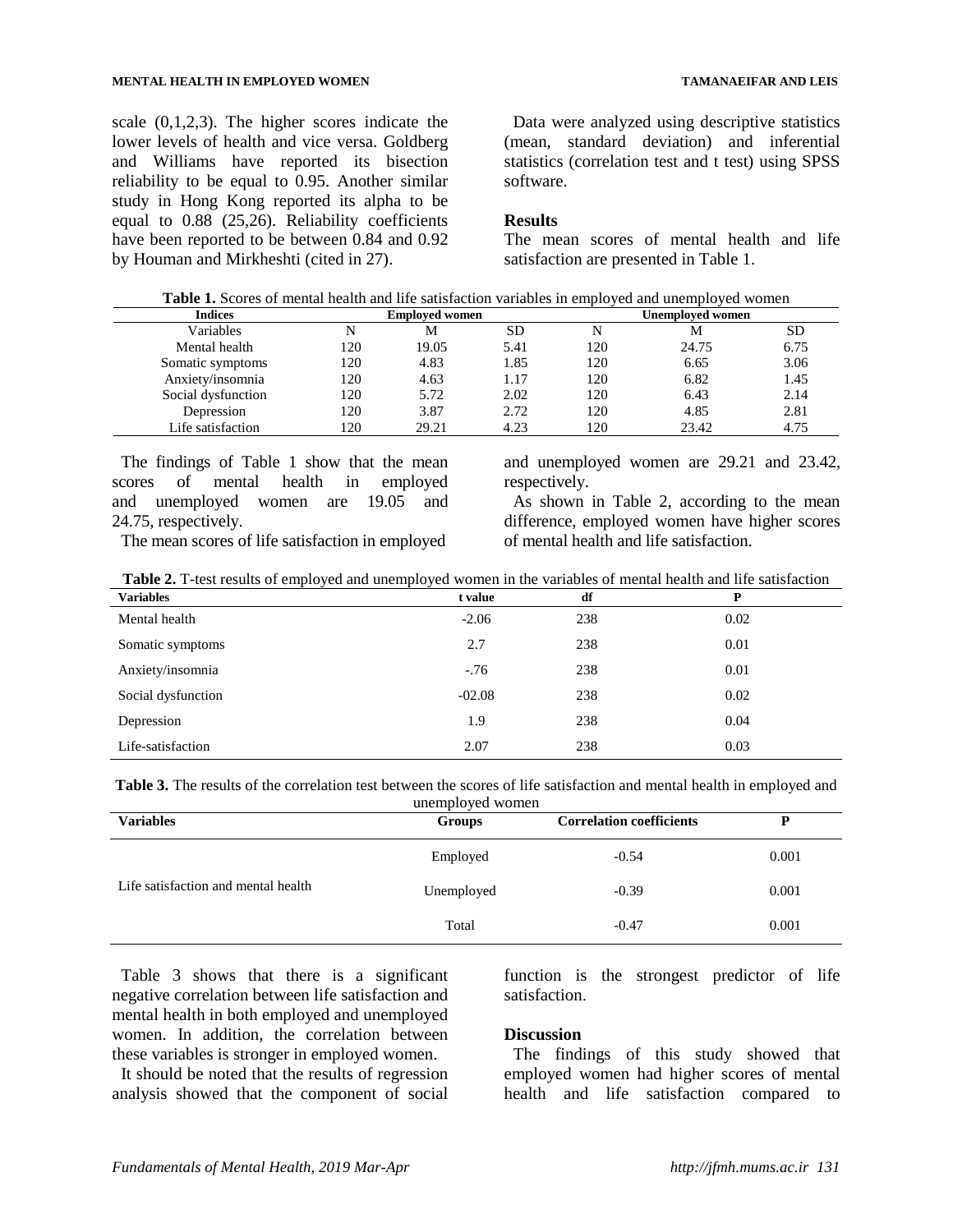unemployed women. Many scholars believe that women's employment can be effective in the increase of self-esteem, self-reliance, social health, academic achievement, continuing education, self-efficacy and accountability.

Participation in valuable social activities also improves the individual's health (28). The findings also showed that employed women enjoy a higher life satisfaction than housewives (17-19). Life satisfaction is one of the indicators and predictors of mental health. Research literature shows that a person who is satisfied with oneself can also satisfy his needs and desires. According to the humanism approach, such as the cognitive approach, the individual's ability to grow personally, the freedom to choose the goals of life and the positive attributes such as being sensitive to others is emphasized instead of emphasizing reinforcement and punishment as the main source of motivation. Employed women have higher levels of life satisfaction because of the diversity in the place (entering an environment other than home), diversity in activity (having a job outside home), financial independence and psychological self-esteem (29).

The results of Khosravi and Khaghanifard's research have shown that positive emotional experiences such as the feeling of doing a worthwhile work and the sense of economic independence that emanates from employment confirm a part of the coordination of roles theory. This theory believes that although multiple roles can create

conflicts, women's ability to organize the overall system of roles is more rewarding than risky and provides them with resources of satisfaction, sense of productivity, and self-esteem that can reduce the effect of the conflict of roles (30). According to the results of this study, providing the ground for women's social participation and employment opportunities in line with the status of women and facilitating the interaction between working life and family life of working women is effective in increasing the mental health and life satisfaction of working women. The current research has some limitations, including the administration of questionnaire as a self-report tool which might give way to human error. Moreover, this study is a descriptive-correlational study which makes it impossible to induce the casual relationship between the variables. This limitation may also decrease the generalization of the results. Performing further research with different

questionnaires, studying other variables (other than life satisfaction and mental health) and conducting comparative studies in different occupations would be helpful.

### **Conclusion**

It seems that employee has a positive impact on life satisfaction and mental health of women so providing for women's social cooperation and entrepreneurship in congruence with women's status and dignity and facilitation of interaction between working and family life are recommended.

### *References*

1. Aycan Z, Eskin M. Relative contributions of childcare, spousal support, and organizational support in reducing work–family conflict for men and women. Sex Roles 2005; 53: 453-71.

2. Yousefi A, Baratali M, Erfan A. [Mental health, employment and university education among female students of Isfahan University of Medical Sciences]. Iranian journal of medical education 2010; 10(5): 748-54. (Persian)

3. Nouri J. [Comparison of the physical, psychological and social health of employed women and housewives in Tehran and its relationship with family functioning]. MS. Dissertation. Allameh Tabatabaei University, Faculty of Educational Sciences and Psychology, 2002. (Persian)

4. Khaghanizadeh M, Siratinir M, Abdi F, Kaviani H. Mental health of nurses working in affiliated educational hospitals. Journal of fundamentals of mental health 2006; 8(4): 141-8. (Persian)

5. Irfan M, Kaur N, Panwar N, Thind HS. A comparative study of working and non-working married women: Effect of Anxiety level on life satisfaction. Indian J Psychol Mental Health 2013;6(2): 169-78.

6. Ahmadinia SH. [The effects of employment on women's health]. Social welfare 2003; 3(12): 236-70. (Persian)

7. Meghizadegan. [Women and the conflicts of work and family]. Monthly of Foulad 2002; 92: 41-45. (Persian)

8. Zanjani H, Tahmasebi M. [Investigating the impact of employment on women's quality of life in Mashhad]. Contemporary sociology 2009; 2(2): 171-90. (Persian)